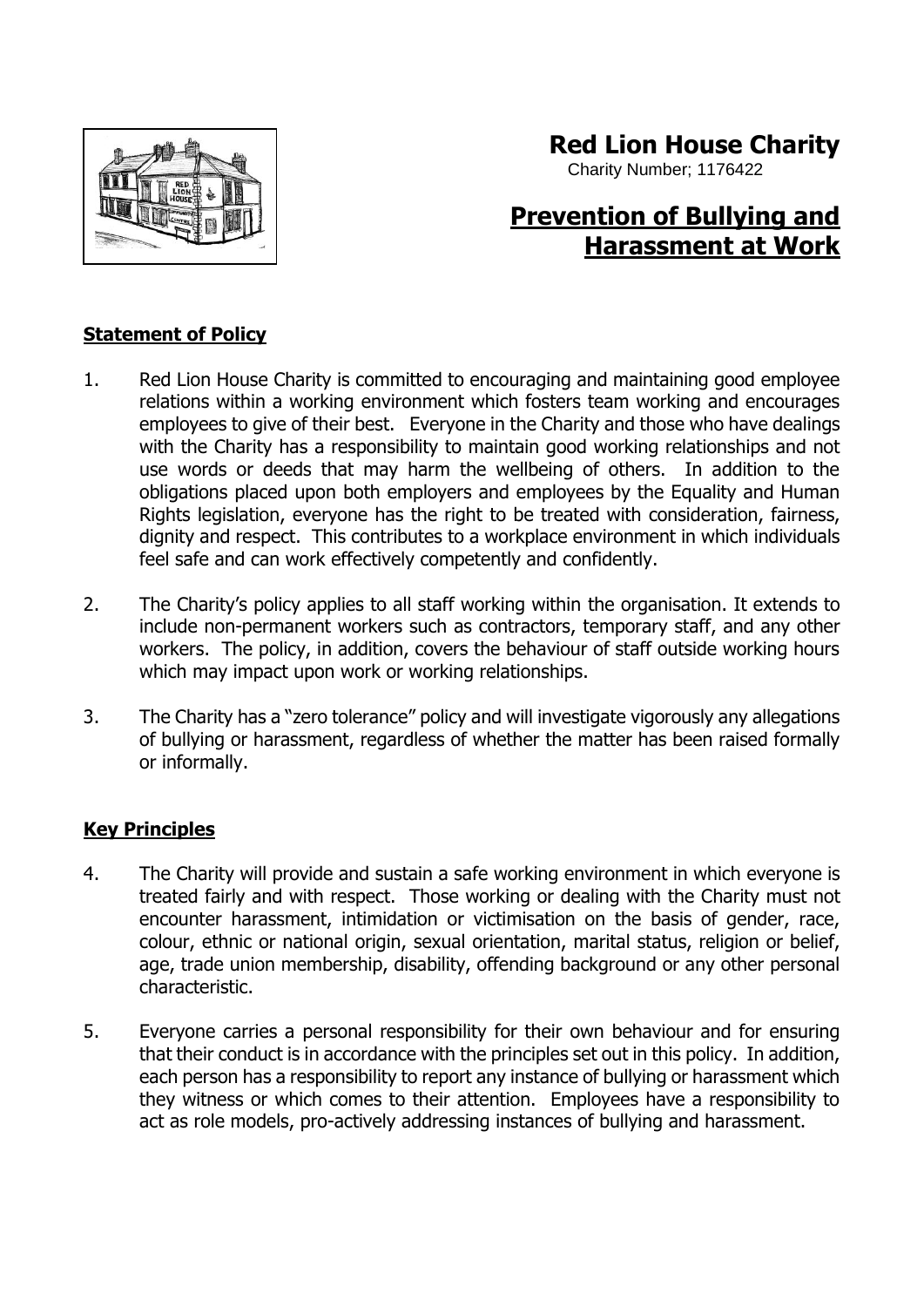- 6. Harassment may be defined as any conduct which is :-
	- unwanted by the recipient
	- is considered objectionable
	- causes humiliation, offence, distress or other detrimental effect.

7. Harassment may be an isolated occurrence or repetitive: it may occur against one or more individuals. Harassment may be, but is not limited to:

- Physical contact ranging from touching to serious assault, gestures, intimidation, aggressive behaviour.
- Verbal unwelcome remarks, suggestions and propositions, malicious gossip, jokes and banter, offensive language.
- Non-verbal offensive literature or pictures, graffiti and computer imagery, isolation or non-co-operation and exclusion or isolation from social activities.

8. Bullying is unlikely to be a single or isolated instance. It is usually, but not exclusively repeated and persistent behaviour which is offensive, abusive, intimidating, malicious or insulting. Bullying includes but is not limited to :

- Conduct which is intimidating, physically abusive or threatening
- Conduct that denigrates, ridicules or humiliates an individual, especially in front of colleagues
- Humiliating an individual in front of colleagues
- Picking on one person when there is a common problem
- Shouting at an individual to get things done
- Consistently undermining someone and their ability to do the job
- Setting unrealistic targets or excessive workloads
- "cyber bullying" i.e. bullying via e-mail. (This should be borne in mind where employees are working remotely and are managed by e-mail. Care and sensitivity should be practised with regard to the choice of context and language).
- Setting an individual up to fail e.g. by giving inadequate instructions or unreasonable deadlines.

#### **Harassment and Bullying may be summarised as any behaviour that is unwanted by the person to whom it is directed. It is the impact of the behaviour rather than the intent of the perpetrator that is the determinant as to whether harassment or bullying has occurred.**

9. Any employee who wishes to make a complaint of harassment or bullying is encouraged to first discuss matters informally with the Safeguarding Officer. Should the issues not be resolved at this stage, or the employee feels unable to raise the issue informally, then a formal resolution should be sought.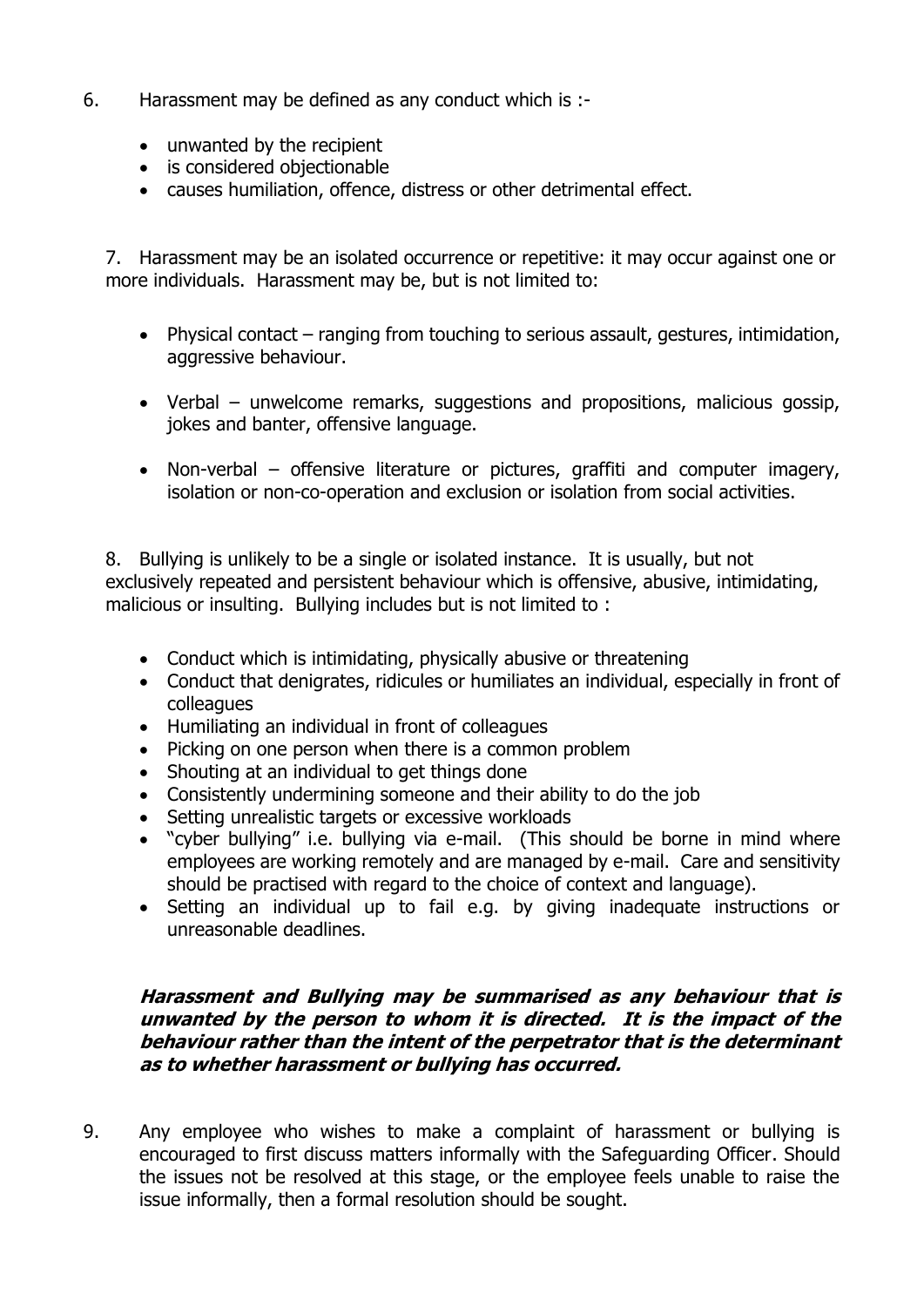- 10. When a complaint of Harassment or Bullying is made, prompt action must be taken to investigate the matter. Corrective action must be taken where appropriate.
- 11. If it is considered that one of the parties concerned in a harassment or bullying case should be moved from their current workplace, then as a matter of principle the Charity will normally remove the alleged perpetrator rather than the complainant. It should be noted and explained to those concerned that the moving of either party is not an implication of guilt or culpability and no detriment to either party will be construed as a consequence.
- 12. All matters relating to the investigation of complaints of harassment or bullying will be treated in strict confidence. However, it will be necessary that any alleged perpetrator is made aware of the allegations against them and the name(s) of those making the allegations together with the name(s) of any witnesses.
- 13. No employee will be victimised or suffer detriment for making a complaint of harassment or bullying and this will be not used as the basis for decisions affecting that employee.
- 14. All complaints of harassment or bullying whether raised formally or informally must be notified by the recipient of the complaint to the Trustees for recording in accordance with the requirements of the Equality and Human Rights legislation. This legislation requires such records to be maintained and the incidence of bullying and harassment to be monitored.

### **This policy needs to be read in conjunction with:**

Whistleblowing Policy Equal and Diversity Policy Safer Recruitment Policy Safeguarding Vulnerable Adults Policy Health and Safety Policy

**Agreed by** the Red Lion House Charity

**Date** January 2022

**Review Date November 2024**

**Signed ………………………………..**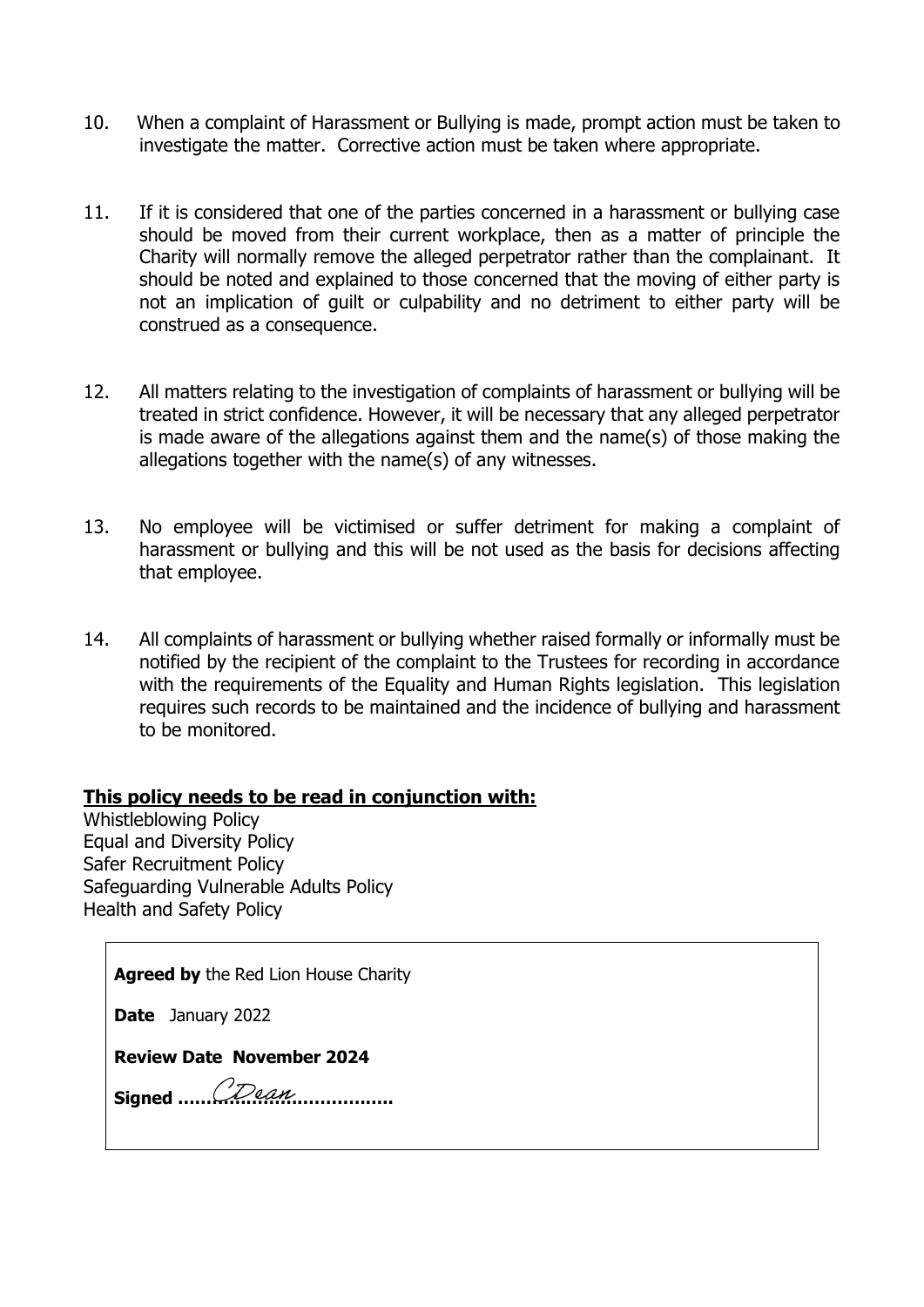# **APPENDIX**

Template letters to assist the procedure are available in the ACAS Handbook. <https://uk.employeradvice.org/helpline/acas-code>

## **PROCEDURE**

- 1. Informal Resolution
- 1.1 Very often people are not aware that their behaviour is unwelcome or misunderstood and an informal discussion can lead to greater understanding and agreement that the behaviour will cease.
- 1.2 Complainants are therefore encouraged to try, if they feel able to do so, to resolve the problem informally by making it clear to the alleged harasser that his/her actions are unwanted and should not be repeated. This may be done verbally or in writing in which case the complainant should keep a copy of the documentation and, where possible, the times and dates of incidents should be recorded.
- 1.3 If the complainant feels unable to approach the alleged harasser, a Trustee could be asked to speak to the alleged harasser on the complainant's behalf. A note should be made of the action taken.
- 1.4 An individual who is made aware that their behaviour is unacceptable should:-
	- Listen carefully to the complaints and the particular concerns raised;
	- Respect the other person's point of view: everyone has a right to work in an environment free from harassment/intimidation;
	- Understand and acknowledge that it is the other person's reaction/perception to another's behaviour that is important
	- Agree the aspects of behaviour that will change;
	- Review their general conduct/behaviour at work and with workplace colleagues.
- 2. Formal Resolution
- 2.1 If the alleged harassment continues, the complainant feels unable or unwilling to deal with the matter informally, or the allegation is so serious as to prevent use of the informal procedure, a complaint should then be raised formally with the Trustees.
- 2.2 When dealing with a complaint of harassment under the Formal Resolution Procedure, the relevant person should:
	- a Take full details of the incidents in writing from the complainant
	- b Take full details from any witnesses/other complainants who come forward and may have witnessed the alleged behaviour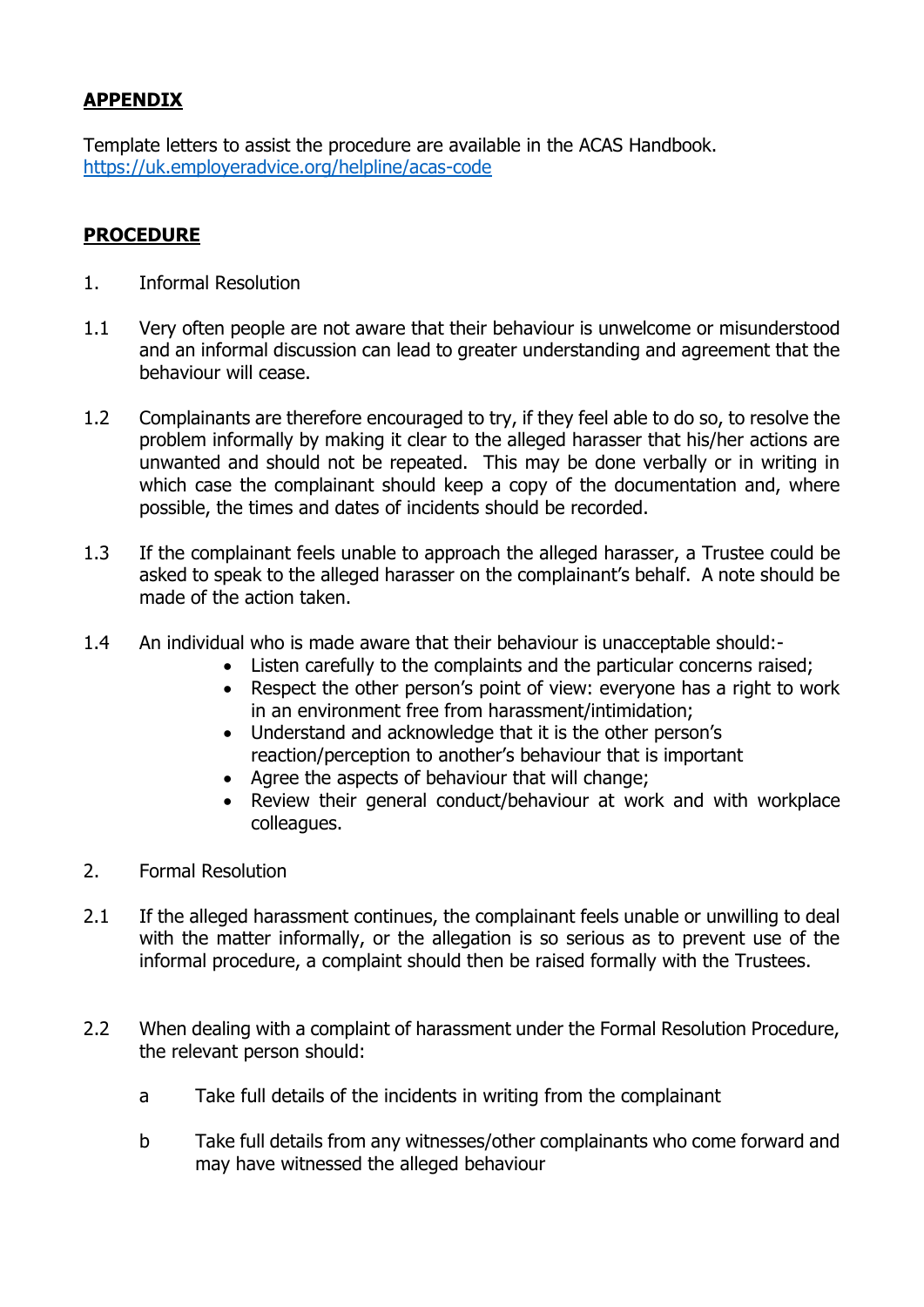- c Inform the alleged harasser of the complaints against him/her, advise the alleged harasser to seek representation and invite him/her to a meeting in order that they can comment on the allegations against them.
- d Keep all parties informed of expected timescales.
- e Inform all parties in writing of the outcome and any action that may be required.
- 2.4 If the allegations and the working situation warrant it, the alleged harasser may be suspended during the investigation.
- 2.5 Should there be a case to answer against the alleged harasser, the Trustee who has dealt with the complaint will communicate this to an impartial Trustee who will conduct a separate disciplinary investigation. A disciplinary procedure for misconduct/gross misconduct should then be followed. However, the following points should be taken into account:-
	- The complainant will normally be required to attend the disciplinary hearing as a witness, unless there are exceptional circumstances which prevent them from doing so;
	- If the complainant is required to attend, they are entitled to be accompanied by another person and have any questions directed through that person.
- 2.6 If the complaint is upheld at the disciplinary stage, there are a number of possible outcomes for the harasser, depending on the evidence presented and the circumstances. These could include, but are not limited to:-
	- Dismissal
	- A formal warning
	- A recommendation of redeployment of the harasser, either on a temporary or a permanent basis. This will not be on any less favourable terms and conditions of employment.
	- Making arrangements for both parties to work as separately as possible within the same workplace.
- 2.7 In addition to the above, the harasser may be required to attend any training courses as deemed necessary by the Charity.
- 2.8 With any allegation, the need for a thorough and objective investigation is paramount. Consequently, if through the course of the investigation evidence demonstrates that the allegation has been made frivolously, maliciously, or for personal gain, then the individual making the complaint will be subject to action.